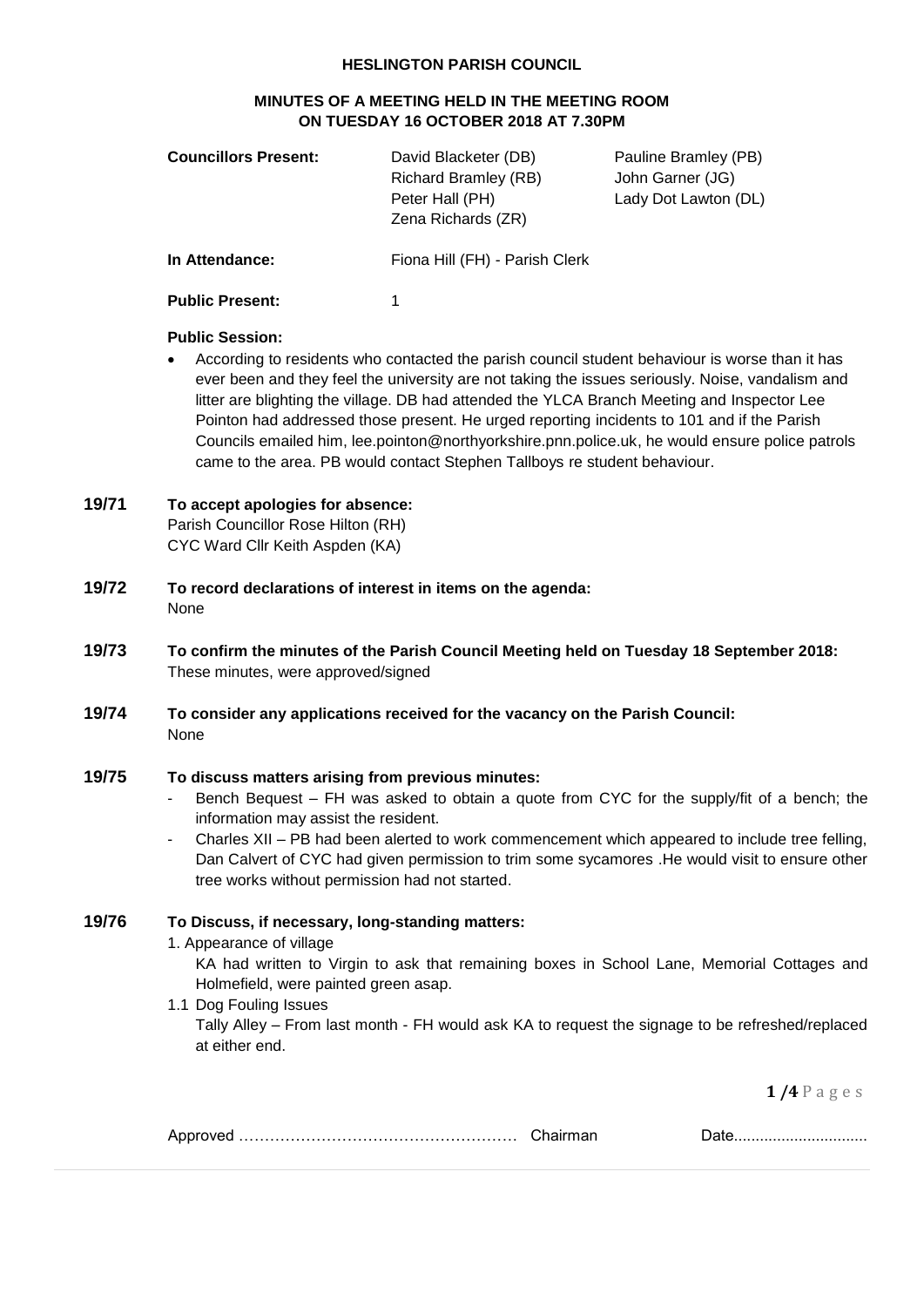2. Highway Matters

There was chaos within the village on the day of the Yorkshire Marathon, as the information given was poor and the signage was inadeguate. FH would write to CYC asking them to ensure these improvements were in place for next year.

2.1 Improved signage toward play area – KA reported that this had been reported to CYC and it has been agreed for the sign to be moved. The white line markings have been refreshed.

2.2 Sunken Road – Church Lane/Field Lane - KA reported that CYC Officers had visited the site and it does not yet require intervention, but will be monitored. Orange markings have appeared on the road. 2.3 Collapsed Man Hole – KA reported that CYC Officers had visited the site and it does not yet

require intervention, but will be monitored. 2.4 University Road – The university acknowledged this was a safety issue, which was in the Master

Plan, including a major development scheme, but would not be done in the immediate future.

3. City of York Council

3.1 Local Plan – KA reported that Inspectors have requested from CYC "clarification of several issues of the plan". This will be submitted over the coming weeks. CYC have a new website and the parish council will give information of the link on their website and in their newsletter. KA had supplied an article for the latest newsletter.

3.2 Article 4 (2) Direction – Nick Allen had emailed an update, which was circulated around Cllrs.

3.3 CYC Community Governance Review – NTR, FH was asked to request an update from Andrew Flecknor and Andrew Docherty from CYC.

3.4 Parking Bays (12 hour parking bay on Main Street West) – FH was asked to write to Sue Gill, CYC, to ask if the review had taken place and when the information will be made available.

3.5 Encroachment onto footpath on 23/25 Main Street - NTR, KA acknowledged that any response is disappointingly slow, so he is continuing to chase this with the Highway Regulation team.

3.6 Footpath on University Road – obstructed by root growth - KA reported that he had suggested a site visit with the Area Manager as various complications/issues have been highlighted by CYC Officers. Service Manager had replied "Thank you for your email I have requested my team review the request and I will update you on some action." Cllrs were very willing to attend a site meeting. 4. University of York

4.1 Antisocial Behaviour – See Public Session and Correspondence received 19/81

4.2 Signage – KA reported that CYC have spoken to the University and some signs have been removed, so "the case has been closed". There are still signs in the Conservation area that are unacceptable - the University have agreed to look into it. PB will forward the list to Stephen Talboys. 5. Neighbourhood Planning – DB reported that the Working Group had met and the amended plan, with amendments by the Parish Council, had been adopted as the Pre-Submission Plan. A parishioner mail out is now to be drafted.

6. Communication: Website - up to date with info provided. Newsletter – Latest edition had been printed and circulated. Thanks to PH for this work. Induction Pack – Amended and uploaded to the website.

# **19/77 To receive any matters raised by members of public:**

None

## **19/78 To report and make relevant recommendations on new planning applications:**

*Letter A: We support the application*

*Letter B: We have no objections*

*Letter C: We do not object but wish to make comments or seek safeguards as set out overleaf Letter D: We object on the planning grounds set out overleaf* No planning applications received for Agenda

**2 /4** P a g e s

|  | Chairman |  |
|--|----------|--|
|--|----------|--|

.e………………………………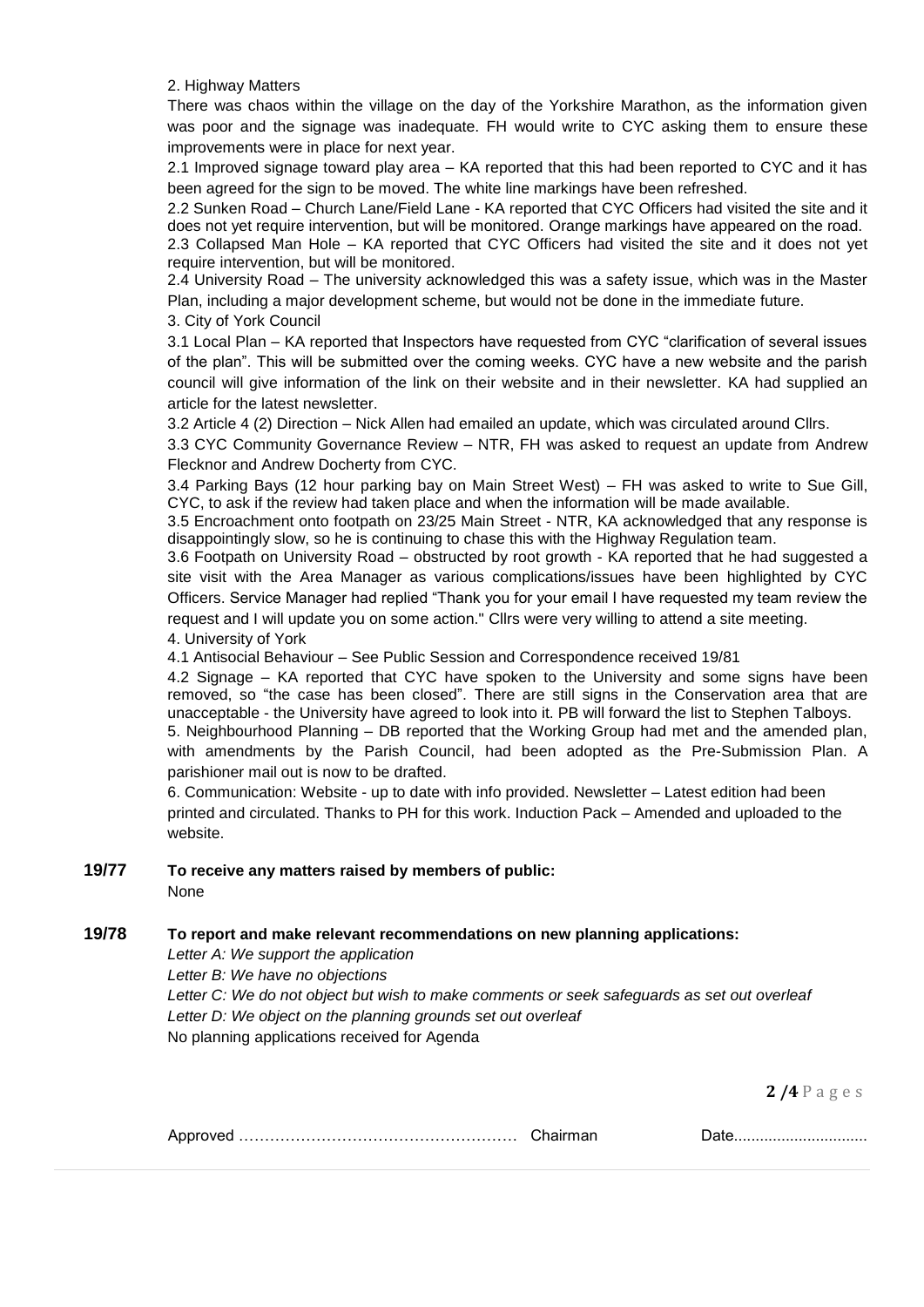## **19/79 To report planning decisions by City of York Council**

- 1. 18/00408/TPO Garden House, Spring Lane Contract No Objections
- 2. 18/01596/LBC Little Hall, Main Street Refused

## **19/80 To receive reports from representatives of following outside bodies:**

- 1. Ward Councillors NTR
- 2. North Yorkshire Police NTR
- 3. Heslington East Community Forums NTR

4. Good Neighbours Forum – PB/PH attended the meeting on 19Sep18 and updated Cllrs on University Rd and the 66 bus service. First, who attended the meeting, said that the route is heavily discounted for students and staff. As a result it is the only route not to have discounted fares for residents. It was pointed out that it is discriminating against Heslington residents. First will update at next meeting - November 20<sup>th</sup>.

- 5. Ouse and Derwent Drainage Board NTR
- 6. Sports Field NTR
- 7. York Environment Forum NTR
- 8. Alms Houses NTR, Meeting tomorrow 17th

9. The Meeting Room – DL reported that the main floor would be done in half term. A booking of the York University Wine Appreciation Society had left mess/damage, which was reported to the university and damage would be paid for.

10. Fulford & Heslington Ward – NTR

## **19/81 To receive any new correspondence received by the council:**

1. Request for CYC to install air quality monitoring equipment near the local school This was discussed at length and the Parish Council were unclear if the situation had changed since it was last discussed, so FH was asked to write to CYC asking if this could be reviewed following the school entrance change from School Lane to Field Lane.

2. Resident request for PC support for yellow lines Outgang on the South side – PB had responded that the PC were not in favour of yellow lines in this location. Emailed correspondence to Clerk/Cllrs

3. Resident reported that the issues with The Lodge had considerably improved.

4**.** Resident had contacted PB re anti social behaviour/litter Heslington Hall/Morrell library bus stops. Resident has been in contact with the police and University- kept a log and taken photos. PB will follow it up with Stephen Talboys

### **19/82 To receive matters raised by members:**

- **-** FH would advise KA that markings need refreshing on the cycle track
- **-** DB would purchase winter plants for the planter
- **-** Cllrs noted the email regarding Emergency Plan Speed Training

## **19/83 To discuss matters raised by Parish Clerk/Responsible Financial Officer:**

1. Bookkeeping records for year ending 31 Mar 18 to date

FH circulated copies of a bank reconciliation dated 10 September 2018 showing a balance of £22133.17, along with an income & expenditure report.

2. Financial management - Internal Controls, Property/Asset Checks, Internal/External Audits, GDPR NTR

3. Matters raised with/by Yorkshire Local Councils Association (YLCA) Updates and info emailed to **Cllrs** 

**3 /4** P a g e s

|--|--|--|